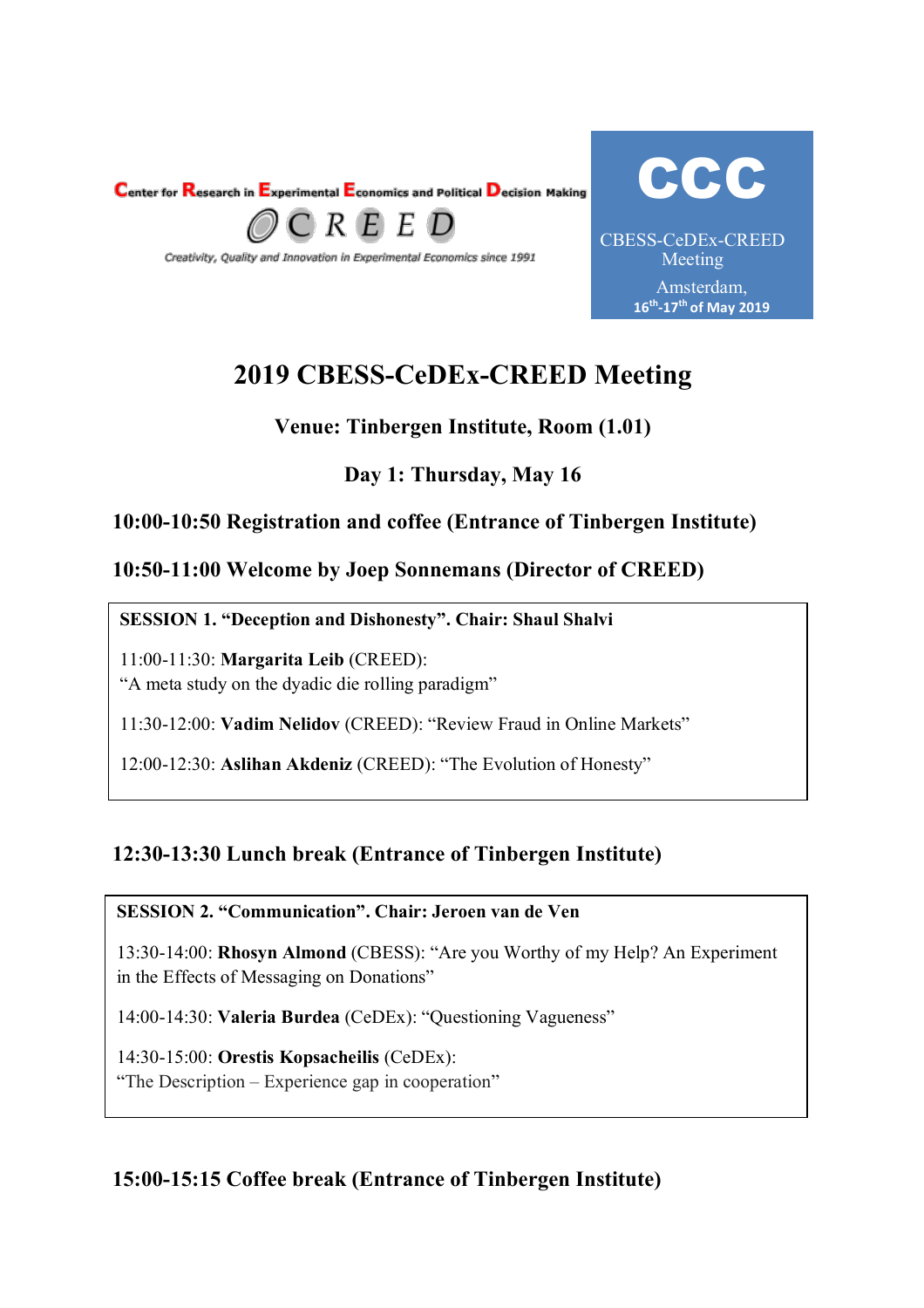# **10:50: SESSION 3. "Framing and Nudging". Chair: Chris Starmer**

15:15-15:45: **Sarah Bowen** (CeDEx): "Nudging self-reports of medication adherence"

15:45-16:15**: Konstantinos Ioannidis** (CREED): "Anchoring Effect in Double Auction"

16:15-16:45: **Neo Poon** (Warwick): "Context Effects Revisited"

# **16:45-17:00 Coffee break (Entrance of Tinbergen Institute)**

#### **SESSION 4. "Finance and Banking". Chair: Peter Moffatt**

17:00-17:30: **Prachi Hejib** (CBESS): "Engagement in Investment Decisions"

17:30-18:00: **Merle van den Akker** (Warwick): "The effect of Contactless Payments on Expenditure Recall"

18:00-18:30: **Johan de Jong** (CREED/CeNDEF): "Can selection effects prevent bank runs

# **19:00 Dinner (restaurant Ruby nearby)**

**(You need to preregister on Thursday Morning. Everyone gathers at the venue around 18:45, and we walk together to the restaurant)**